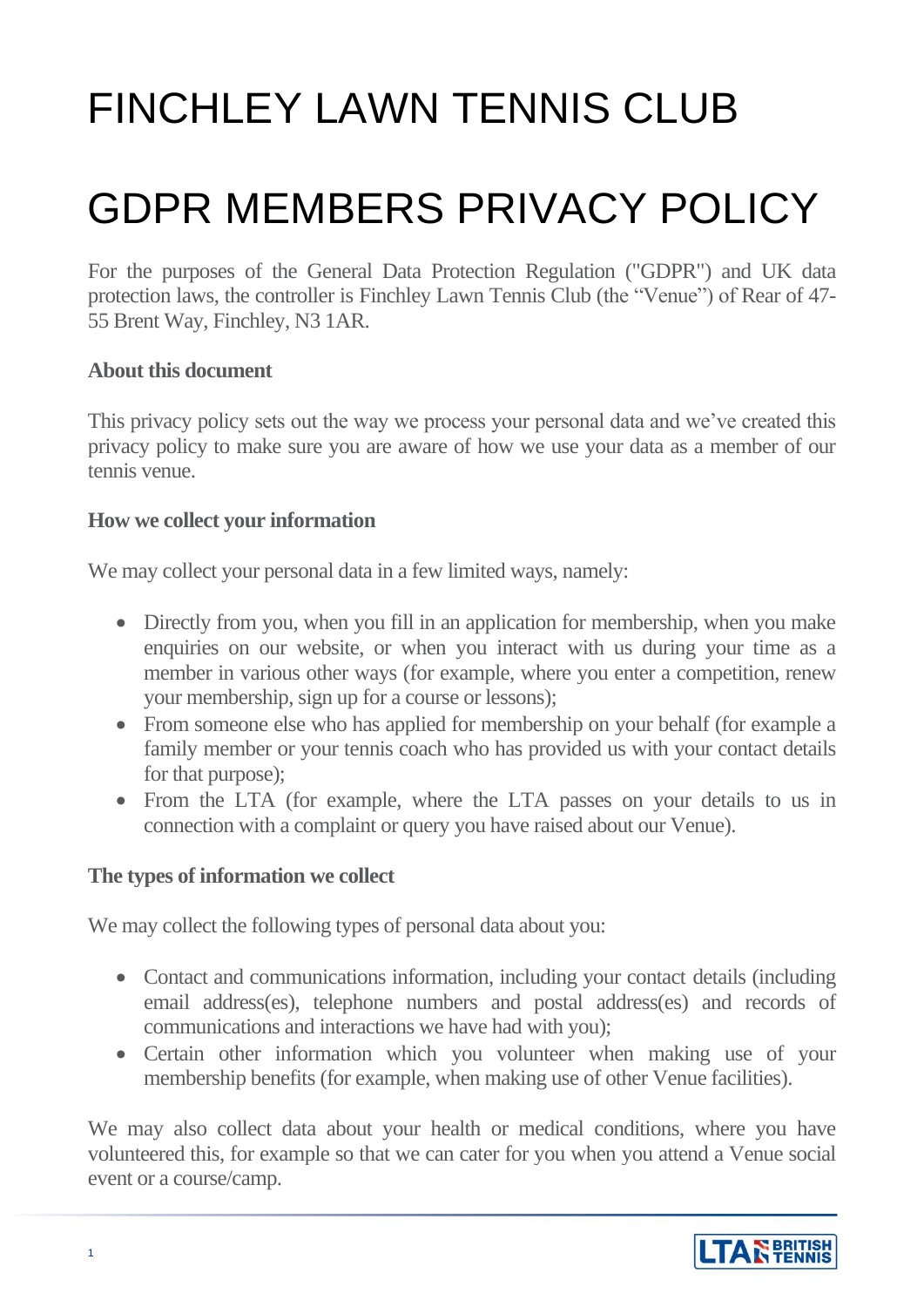#### **How we use personal data**

Personal data provided to us will be used for the purposes set out at the time of collection and, where relevant, in accordance with any preferences you express.

More generally, we will use your personal data for the following purposes:

- Administration of your Venue membership, including:
	- o informing you about court / facilities opening hours;
	- o taking payment of membership fees;
- Fulfilment of orders for goods and services
- Administration of the Wimbledon ballot:

where this is necessary for the performance of a contract (including any written terms and conditions relating to your membership) with you;

- Research and statistical analysis about who is playing tennis in our Venue;
- Communication about our Venue activities that we think may be of interest to you;
- Storing your details on the software platform we use for our online Venue member management database. Please note that your own use of the software or system is subject to the Terms and Conditions and Privacy Policy published on that site;

where this is necessary for our legitimate interests (for example in increasing use of our Venue's facilities and participation in the game generally);

• Promoting our Venue and promoting goods and services of third parties (for example operators of coaching courses, and organisers of tennis events) where we think this will be of interest to you;

where this is necessary for our legitimate interests (or the legitimate interests of a third party), and/or where we have your consent, as applicable.

#### **Your marketing preferences**

We will always respect your wishes in respect of what type of communications you want to receive from us and how you want to receive them. There are some communications, however, that we need to send you regardless of your marketing preferences in order for us

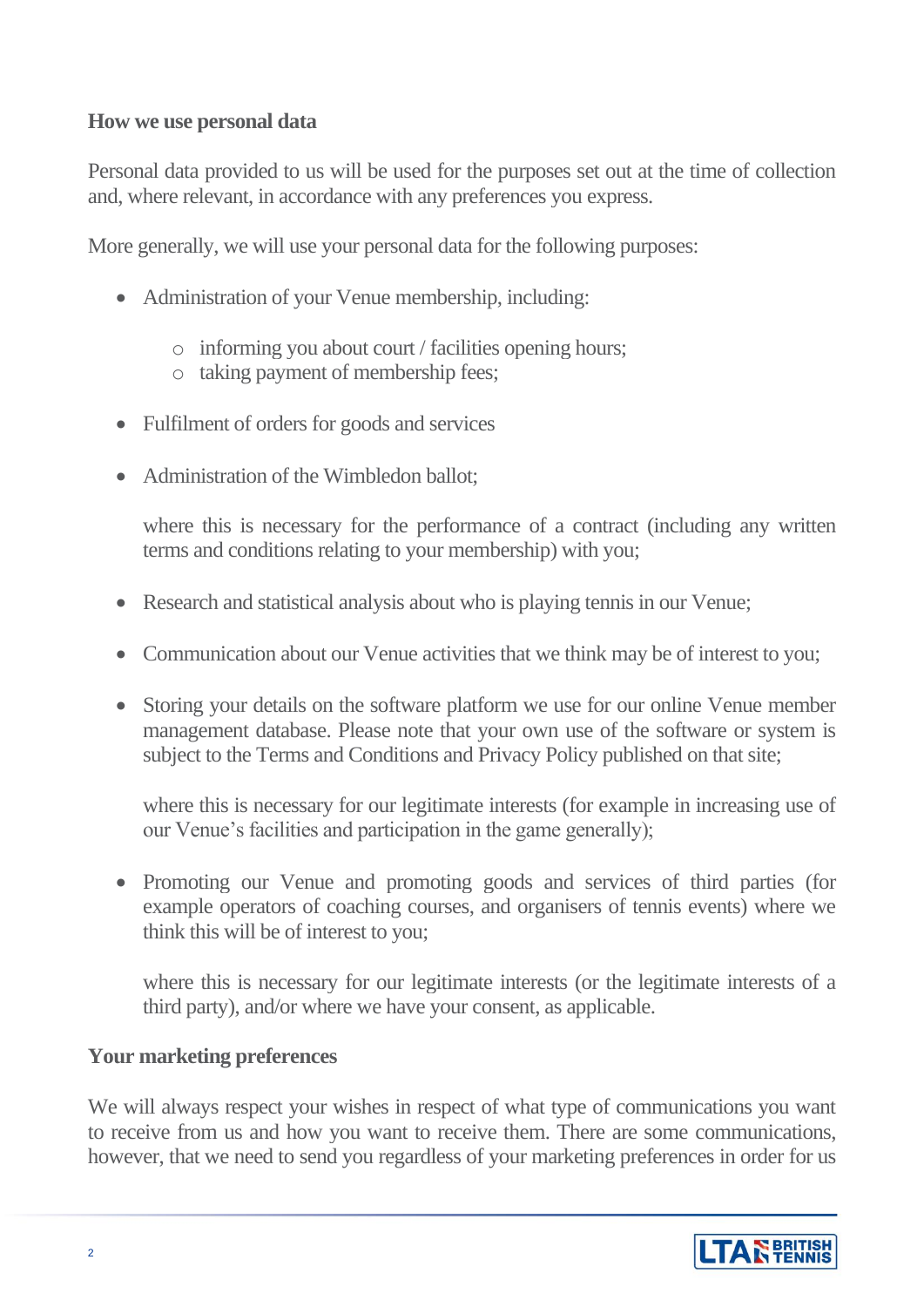to fulfil our contractual obligations to you as a member of our Venue. Examples of these essential service communications are:

- Records of transactions, such as payment receipts.
- Membership related mailings such as your membership renewal reminder, notices of formal meetings and information about venue closures.

You are in control of how we communicate with you. You can update your choices and/or your contact details by contacting us at:

Telephone: 020 8346 2291 E-mail: info@finchleyltc.org

## **Sharing your information with others**

We do not sell or share your personal data for other organisations to use other than as set out below.

Personal data collected and processed by us may be shared with the following third parties, where necessary:

- Our volunteers, for the purposes of administering your membership and giving you access to the membership benefits to which you are entitled.
- Our contractors and suppliers, including coaches

### **How long your information is kept**

We keep your personal data only for as long as necessary for each purpose we use it. For most membership data, this means we retain it for so long as you have a valid Venue membership and for a period of six years after your last interaction with us (for accounting, tax reporting and record-keeping purposes).

## **Your rights**

Under certain circumstances, by law you have the right to:

- Request access to your personal data (commonly known as a "data subject access" request"). This enables you to receive a copy of the personal data we hold about you and to check that we are lawfully processing it.
- Request correction of the personal data that we hold about you. This enables you to have any incomplete or inaccurate information we hold about you corrected.
- Request erasure of your personal data. This enables you to ask us to delete or remove personal data where there is no good reason for us continuing to process it.